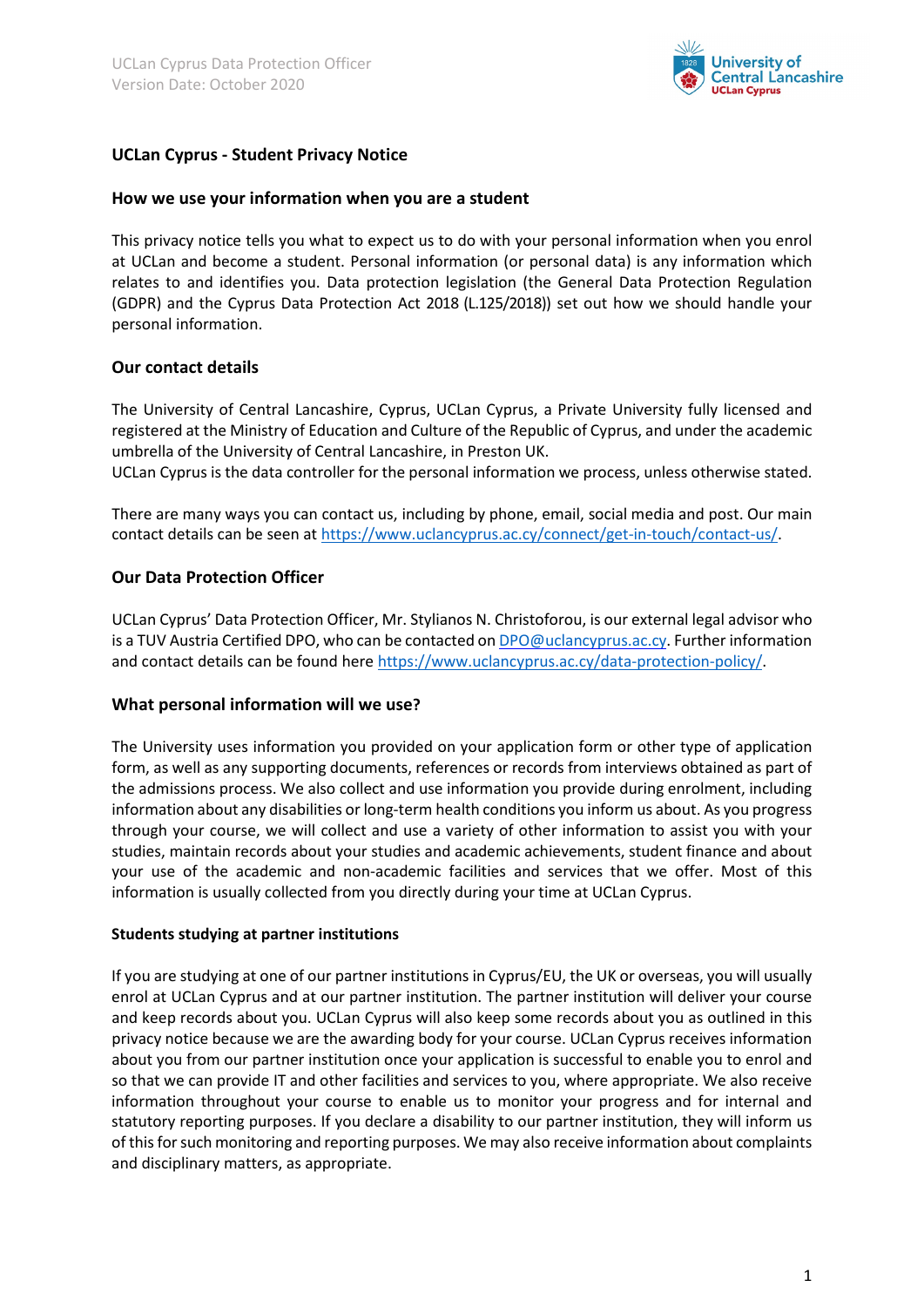

## **Why do we use your personal data?**

Once you enrol, we use information about you for a variety of purposes. The main purposes are set out below. Depending on the nature of your course or use of University facilities, there may be additional reasons why we use your information which are specific to your course, school or service we offer. You will be informed about these locally as appropriate.

#### **For the administration of your studies**

We use your information to deliver and administer all aspects of your education (including any placements with external providers), including for identity verification and visa/immigration checks; teaching, assessment and quality assurance purposes; considering and approving academic progression and managing academic appeals; managing resits; considering any applications for extenuating circumstances; and determining and confirming awards. Where relevant e.g. for PhD students, we monitor, evaluate and support your research activity. We also maintain records of your studies and academic achievements. To provide an enhanced student experience, we may use software to analyse the information we hold within a number of different systems to enable staff supporting your studies to deliver tailored interventions to support you to achieve your learning outcomes.

#### **Financial administration**

We will use your information, as provided by you or by funding bodies, to administer all financial aspects of your relationship with us and any funders, where relevant. This includes managing and collecting payments for course fees, student pass, printing fees, bursaries, fines, and other support allowances, as well as for debt recovery purposes in the event money is owed to the University. We may use external debt collection agencies for this purpose.

#### **Operation of the University's regulations, procedures and codes of practice**

We will use information about you if you make, or are the subject of, a complaint or allegation involving another student, member of staff or external party under any of the University's rules, regulations, procedures or codes of practice. Information will be used to investigate complaints or allegations, manage the outcomes and put in place any remedies, including additional support or disciplinary measures. This includes investigating cases where the use of unfair means is suspected (which includes suspected plagiarism, cheating or collusion) and fitness to practise cases (where this is relevant to your course).

#### **Security and crime prevention**

The University operates a CCTV system for security and crime prevention purposes. This covers University buildings (inside and outside) and public areas across the main campus. Your images are likely to be captured by the CCTV system while you are on, in, or near University premises. CCTV footage will be used to maintain the security of the University community, enhance public safety, prevent and detect crime and apprehend and prosecute offenders. CCTV footage may be used, where there is a lawful basis, in the investigation of complaints and allegations made under the University's rules, regulations, procedures and codes of practice.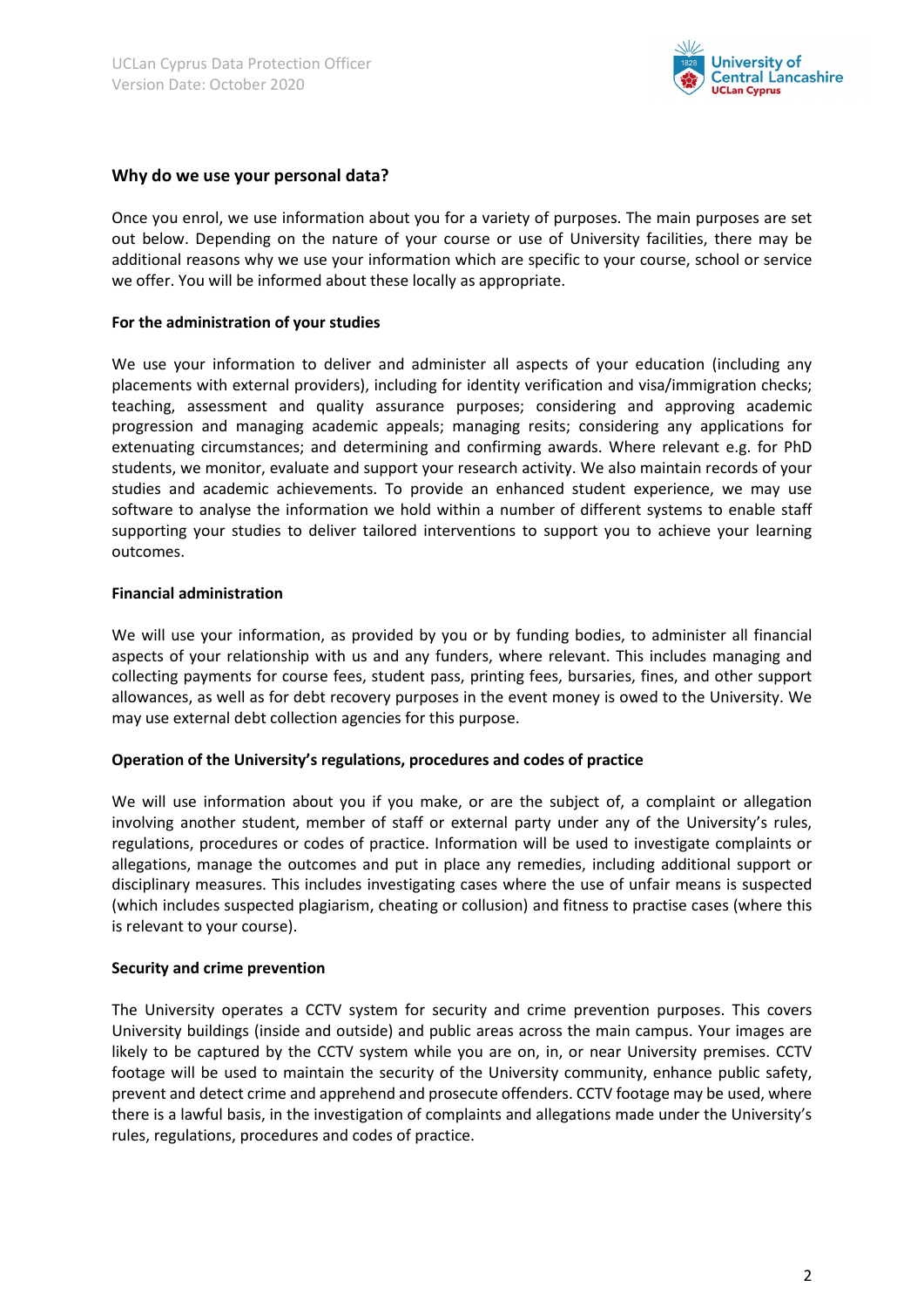

The University's Security Team may also use your information to carry out welfare checks, maintain a safe environment around the University campus and University accommodation and investigate complaints or concerns, particularly 'out of hours'.

Some buildings, such as the Library, have security access controls and collect data from your student card to show when you enter and leave.

### **Delivery of facilities and services**

- 1. We will use your information to provide you with services and facilities such as an IT service, library, accommodation, parking permits, sports centre, clubs and societies (via the Students Council) and a careers service. All students and graduates are automatically eligible to receive ongoing support from the Careers Service. The Careers Service uses your information to provide specialist careers advice, mentoring, help with CV preparation and advertising and informing you of job vacancies.
- 2. With regards to online live classroom sessions, you will be informed if the online session is being recorded or not prior to the session. If the session will be recorded, the purpose will be for (a) supporting all students of the class to access it and (b) for the use during an audit by the Ministry of Education, Culture, Sports and Youth and by the Cyprus Agency for Quality Assurance and Accreditation in Higher Education. The recorded file will be available only to the students of the particular class, without the ability to download it or edit it, and it will be saved only by the lecturer running the recorded session in a secured drive of the University. The University will retain the recorded material for as long as it is necessary for the completion of its operational, legal and compliance obligations, provided such duration does not exceed six months from the completion of the academic year.
- 3. In case a physical classroom session is being recorded by UCLan Cyprus, UCLan Cyprus will use the recording for the purposes of supporting students who cannot participate physically at the session and for providing all students enrolled for the session with further support. These recordings will occur via Microsoft Teams and they will be kept for access by the students enrolled for the session and the lecturer, only until completion of the academic year. Once the academic year is completed, the Microsoft Team group for the session will no longer have access to the recorded session and the recorded file will be stored electronically only in a secured location in the University's server for access strictly by authorized University staff (Academic Quality Assurance Department, Head of School, Course Leader and Module Lecturer). Recordings and other information collected from the recorded sessions will also be used for audit purposes by the Ministry of Education, Culture, Sports and Youth and the Cyprus Agency of Quality Assurance and Accreditation in Higher Education. These recorded materials will be deleted once the legal obligations of the University towards the Cyprus Agency of Quality Assurance and Accreditation in Higher Education are completed provided such duration does not exceed six months from the completion of the academic year. The safety measures taken for the protection of the personal data are such that prevent unnecessary and unauthorised access as well as sharing or editing.
- 4. From time to time you may need to take online exams, which will also be recorded. You will know in advance if the examination will be recorded or not. The purpose of the recording will be for complying with mandatory requirements emanating from supervisory authorities in extraordinary circumstances (like the pandemic). The online exam may be recorded for the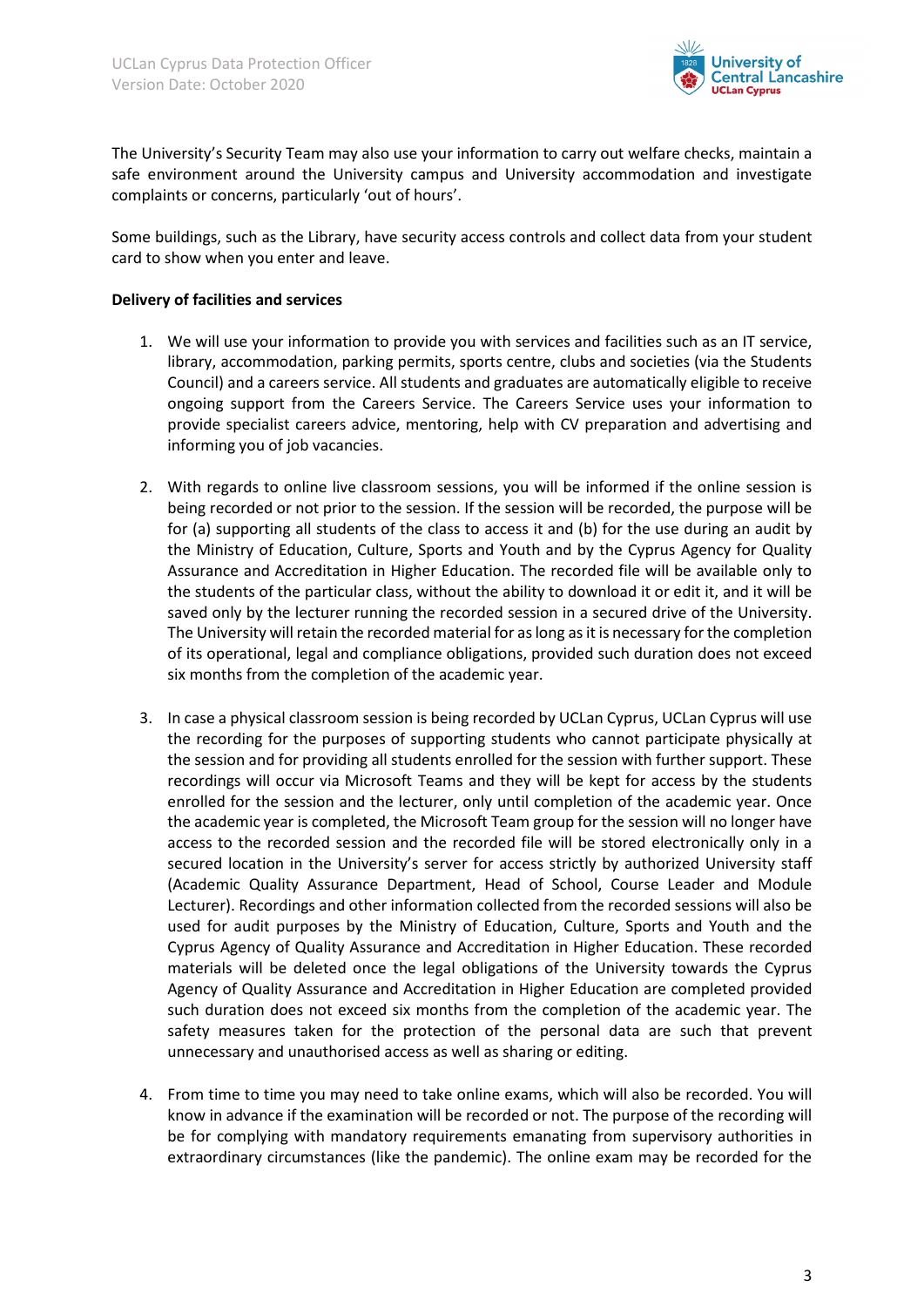

exclusive purposes of (i) invigilation of the exam and (ii) quality audits by the Cyprus Agency for Quality Assurance and Accreditation in Higher Education. In such an event, the recorded file will be accessible through a link which is located in a dedicated space on the e-learning environment of the University (Blackboard), and it has automatic restrictions on any processing (cannot be downloaded or edited). Access is restricted to strictly authorised University staff, specifically to the particular Module Leader, the Examiner and the Academic Quality Assurance Department only. The University will retain restricted and controlled access to the link of the recorded material for as long as it is necessary for the completion of its operational, legal and compliance obligations, provided such duration does not exceed six months from the day of the recorded exam.

#### **Provision of a student wellbeing service**

The University offers a variety of support to students via its Student Support and Services team. Student Services uses your information to provide wellbeing support, including counselling and mental health support. It also provides a disability support service. If you declare a disability during the enrolment process or at any other time, unless you are solely studying at one of our partner institutions, the information will be passed to the Senior Support Team who will contact you to discuss your support needs and any reasonable adjustments which may need to be put in place. The team will discuss with you how we might need to share your information to put reasonable adjustments in place and you will be given the option to say that you want information about your disability to remain confidential.

## **Communicating with you**

We will use your information to communicate effectively with you via email, post, telephone, text (SMS), social media or other methods, as appropriate. We will send you messages about a variety of things such as the administration of your course, timetable changes and events and activities happening at the University. We will also keep you informed of important updates using newsletters, circulars or other methods. We may also send you messages about University services and facilities.

#### **Research, reporting and statistics**

We will use your information to compile statistics and for research, surveys and market research to help with corporate planning, reporting and University administration, as well as for statutory reporting purposes to external agencies, where required.

#### **Monitoring and compliance**

We will use your information to ensure and monitor our compliance with legislation including laws relating to equality, health and safety and immigration.

#### **Providing an alumni service**

When you graduate, you automatically become an alumnus and will be provided with information about the University's alumni service. We will use information about you to offer you an alumni service, which includes keeping you informed of University news, publications and events, career opportunities, academic and professional development opportunities and much more. Further information is available in the Alumni Privacy Notice here [https://www.uclancyprus.ac.cy/data-](https://www.uclancyprus.ac.cy/data-protection-policy/)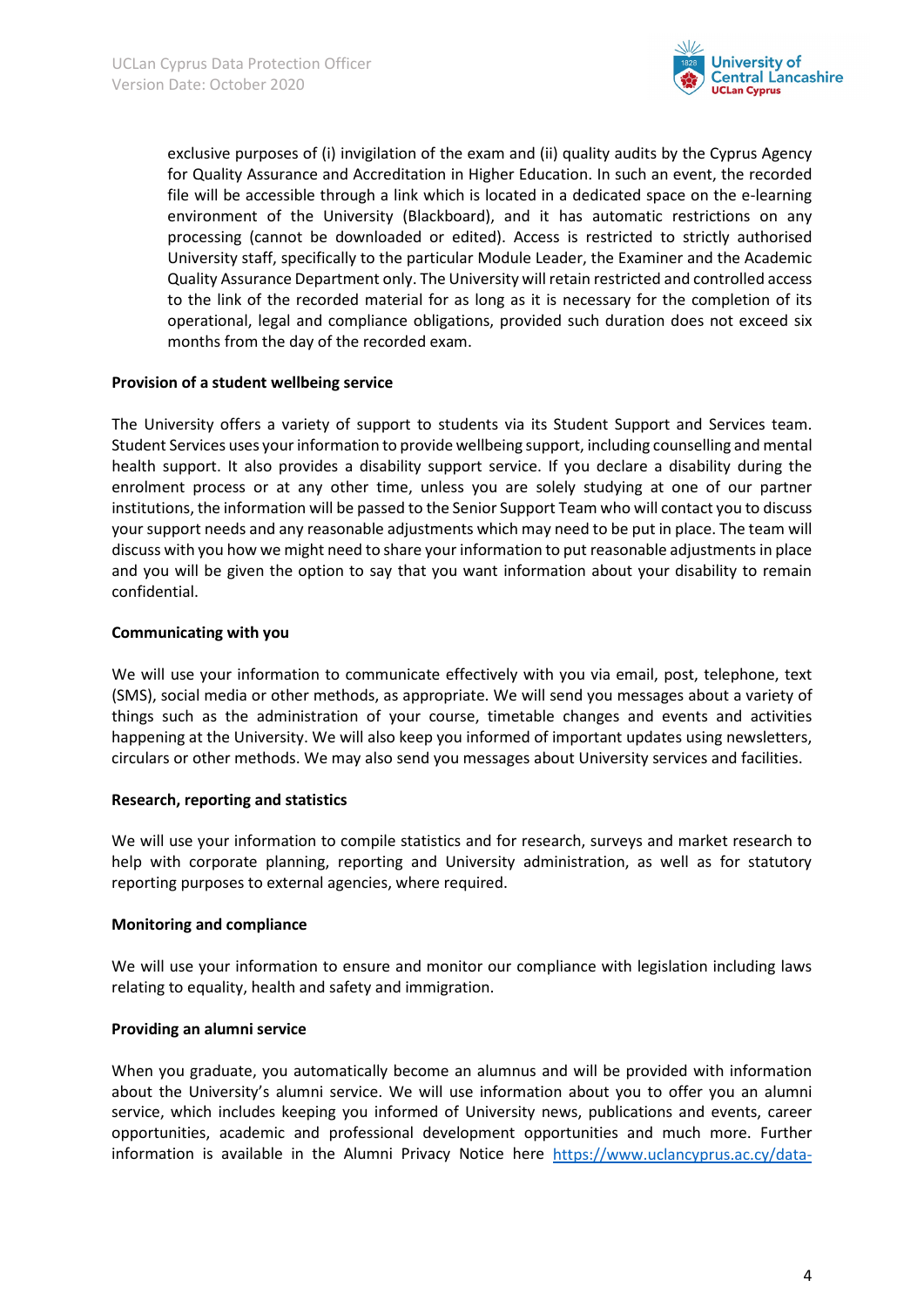

[protection-policy/.](https://www.uclancyprus.ac.cy/data-protection-policy/) You can opt out of receiving communications from the alumni service at any time by contacting the Alumni team.

## **What is the legal basis for this processing?**

The University relies on the following legal bases from the GDPR to process information about you for the purposes set out in this notice:

**Article 6(1)(a)** which allows us to process your data only when you give us your written consent which you can withdraw at any time.

**Article 6(1)(b)**, which allows us to process personal data when it is necessary for the performance of a contract. You enter into a contract with us when you accept an offer of a place (the student contract). Under your student contract, we deliver and administer your studies, administer finances, operate the University's regulations, rules, procedures and codes of conduct, communicate with you and deliver facilities and services, among other things. We require you to provide any information we reasonably request for these purposes otherwise we cannot deliver your student contract.

**Article 6(1)(c)**, which allows us to process personal data when it is necessary to comply with a legal obligation. We are legally required to provide some reports and statistics to external agencies, as well as monitoring compliance with laws relating to immigration (e.g. visas) and equality, among other things.

**Article 6(1)(e)**, which allows us to process personal data where it is necessary to perform a task in the public interest. Some internal reporting and monitoring, and teaching and research, is carried out as part of our public tasks.

**Article 6(1)(f)**, which allows us to process personal data where it is in our, or someone else's, legitimate interests to do so and it does not unduly prejudice your rights and freedoms. We rely on this condition to, among other things:

- deliver some services and facilities to you such as the Careers Service and the alumni service. It is in the interests of you, our student, to have access to careers advice to help you plan for your future and secure employment, and to be provided with other beneficial services as part of your University experience, to help you get the most out of your time at UCLan and achieve the best academic result you can.
- provide a security service and CCTV monitoring. It is in the interests of the University community and the general public to make UCLan a safe and secure place to live and study.
- produce some internal reports, research and statistics. It is in our legitimate interests to use these to evaluate, plan and assess how the University is operating and make any changes we think are appropriate and will benefit current and future students.
- share information with third parties for your benefit, or where it is in their interests, for example where your employer is paying for your course and enquires about your attendance or attainment.

We also process some information only if you provide your consent. In this case, **Article 6(1)(a**) applies, and **Article 9(2)(a)** applies where the information is special category data (special category data is information about your race, ethnic origin, political opinions, religious beliefs, trade union membership, genetic data, biometric data used for ID purposes, health, sex life or sexual orientation). It will be clear where we are relying on your consent to collect and use your information because a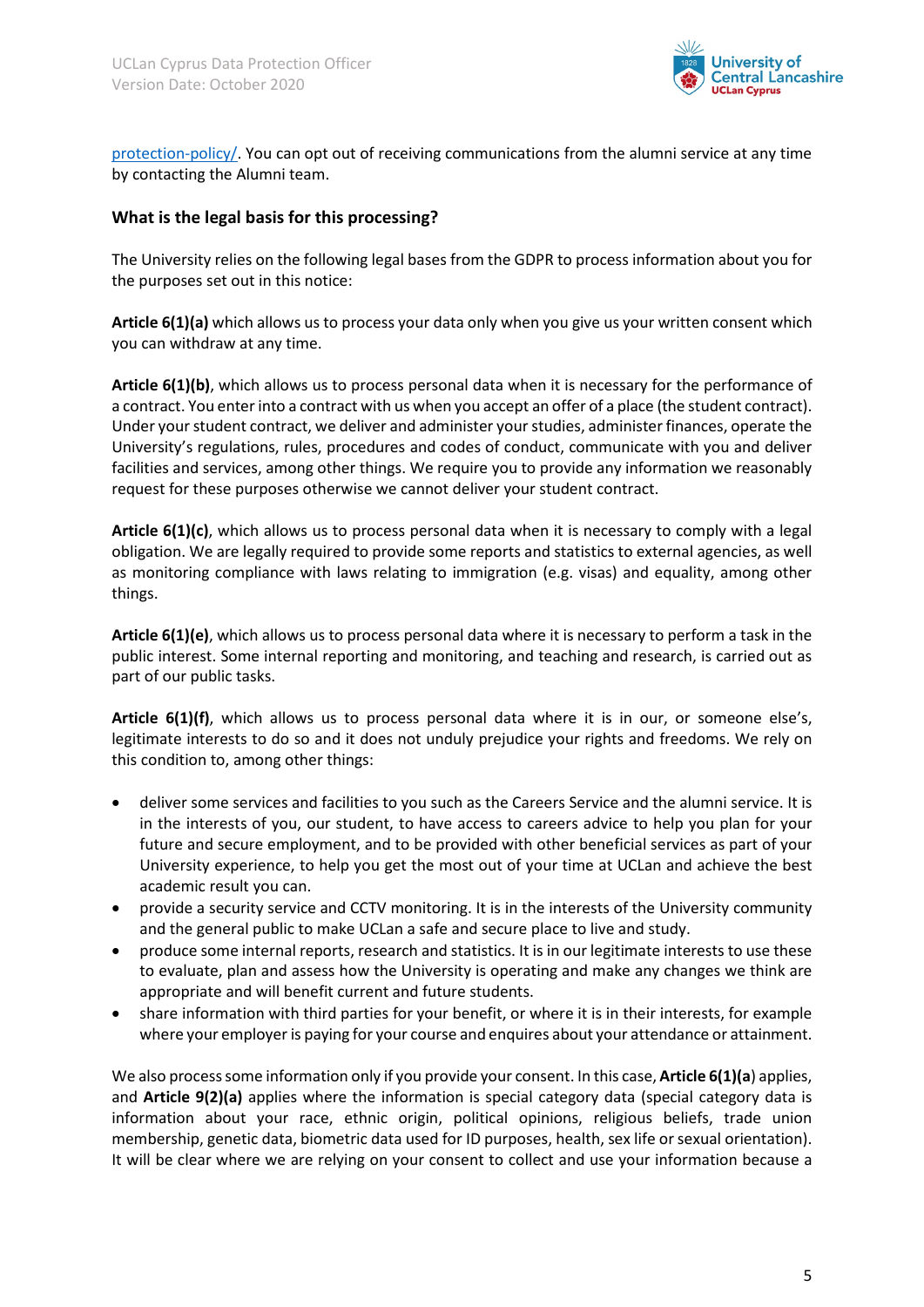

positive action proving the consent will be requested at the time you provide the information. When you are asked for consent, we will explain why we are asking for the information and how we will use it if you choose to provide it. Consent can be withdrawn at any time and we will explain how you can do this in each individual case.

Where we process special category data and data about criminal convictions for the purposes set out in this notice, we rely on the following legal bases from the GDPR:

**Article 9(2)(g) GDPR**, which allows us to process special category data if the processing is necessary in the substantial public interest and there is a basis to do so in law. Further information about the legal bases on which we rely to process these types of personal data can be found by contacting our Data Protection Officer at [DPO@uclancyprus.ac.cy.](mailto:DPO@uclancyprus.ac.cy)

**Article 9(2)(j) GDPR**, which allows us to process special category data for archiving, scientific or historical research purposes or statistical purposes, where there is a basis to do so in law. The law which allows us to rely on this basis is **section 10 DPA** by virtue of **Schedule 1(4) DPA.**

## **Who will my personal information be shared with?**

We share your information with a range of external organisations and bodies, some of which are processing personal data on our behalf. We only share your personal data with another person or organisation where the law allows us to and we consider it to be appropriate under the circumstances. The external parties we may share information with include the following:

- **Higher Education bodies** both in Cyprus and in UK, such as Ministry of Education.
- **Government agencies and authorities, including the police** for the prevention and detection of crime, apprehension and prosecution of offenders, the collection of tax or duty and safeguarding national security, among other things.
- **Local authorities or non-departmental public bodies** such as Cyprus Visas and Immigration, Revenue and Customs Authorities.
- **UCLan Cyprus Student Council (SC)**: you automatically become a member of the SC once you enrol at UCLan Cyprus. We share some information with the SC for membership purposes to enable it to verify your eligibility to join clubs and societies and vote in elections, and to contact you with essential updates. You can opt out of this process by emailing [studentcouncil@uclancyprus.ac.cy](mailto:studentcouncil@uclancyprus.ac.cy)
- **External educational providers and work placement sites** if this is relevant to your course. Your name, course and other relevant details will be shared to facilitate your placement and to provide and monitor mentoring support. Information shared may include details of any disability you have declared to enable reasonable adjustments to be put in place.
- **Professional and regulatory bodies** if this is relevant to your course. Information is shared for 'fitness to practise' purposes, to confirm your qualifications and for the accreditation of courses, among other things.
- **Loan providers and funding organisations:** This includes the Cyprus Government, EU and overseas research partners, consortium partners and research councils. We also share information if the terms of the loan or funding contract require information about attendance and/or progress. We will also assist students to apply for disability-related grants, where appropriate.
- **Embassies, consulates and other sponsors:** we may share information if a sponsor or similar can show they have a legitimate need e.g. in relation to your attendance, progress or final qualification.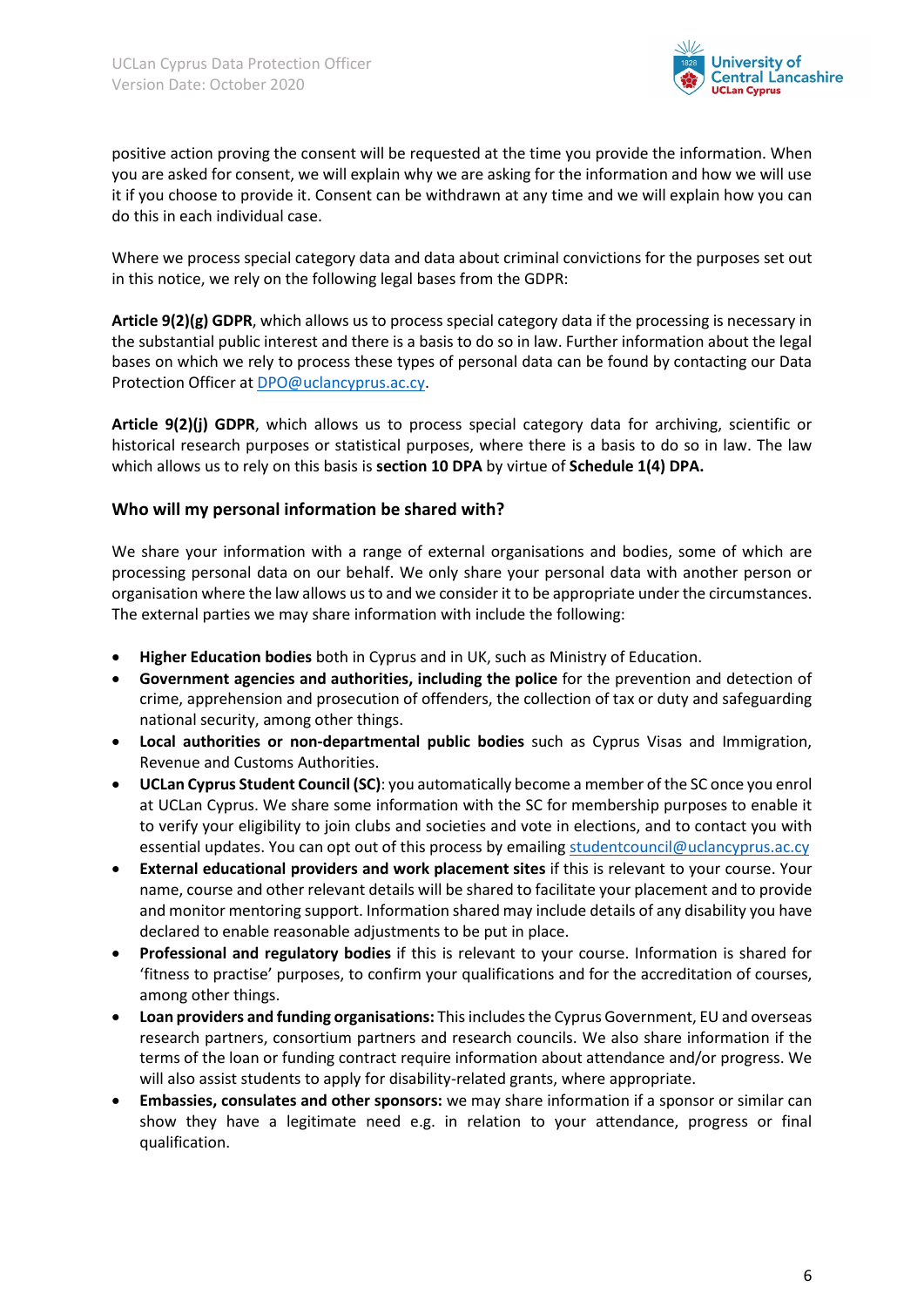

- **Your employer:** Where you are employed by a third party during your time here and your employer has a direct interest in your status as a student here e.g. they are paying for your course, we may disclose information to them such as details of your attendance and performance.
- **Unfair means services:** to identify plagiarism and other uses of unfair means, we share information with a service called Turnitin, which is based in the USA. We have a contract in place with Turnitin to ensure your information is protected.
- **External debt collection agencies** to recover unpaid debts owed to us.
- **University insurers:** information, including accident forms, is shared with our insurers to provide insurance cover for trips abroad and to enable us to make insurance claims.
- **Your main education provider** if you are an exchange student. This may include any information about attendance and disciplinary matters.
- **Partner institutions** where you study at a EU/UK or overseas partner institution and we are the awarding body for your course.
- **External examiners and assessors** for assessment and examination purposes.
- **Companies or organisations acting on our behalf:** We use data processors who are third parties who provide elements of services for us. We have contracts in place with our data processors. This means that they cannot do anything with your personal information unless we have instructed them to do it. They will hold it securely and retain it for the period we instruct.

## **Sending your information outside the EU**

Occasionally we may need to send your personal information outside the EU e.g. to enable you to participate in an exchange visit or field trip; so that we can report to an overseas funding provider; to communicate with our partner institutions; or obtain a service from a data processor. These transfers are usually carried out with your consent or because they are necessary for us to deliver your student contract. All transfers are carried out with appropriate safeguards in place to protect your information and ensure it remains secure.

#### **How long will we keep your personal information?**

We will maintain your full student record for six years after you have left the University. If you are studying on certain courses, we are legally required to keep your information for longer than this. You will be informed if you are on such a course.

Six years after you leave the University, the majority of your information will be deleted but we will keep indefinitely information which is necessary to confirm that you studied here and the qualification and grade you obtained. If you are part of our Alumni Network, we will retain additional information related to the Alumni Network.

#### **Your data protection rights**

Under data protection law, you have rights we need to make you aware of. The rights available to you depend on our reason for processing your information. Further information about each of these rights can be found on the Data Protection Commissioner's website.

#### **Your right of access**

You have the right to ask us for copies of your personal information. This right always applies. There are some exemptions, which means you may not always receive all the information we process. For further information or to make a request, please see our data privacy policy at our website [https://www.uclancyprus.ac.cy/data-protection-policy/.](https://www.uclancyprus.ac.cy/data-protection-policy/)